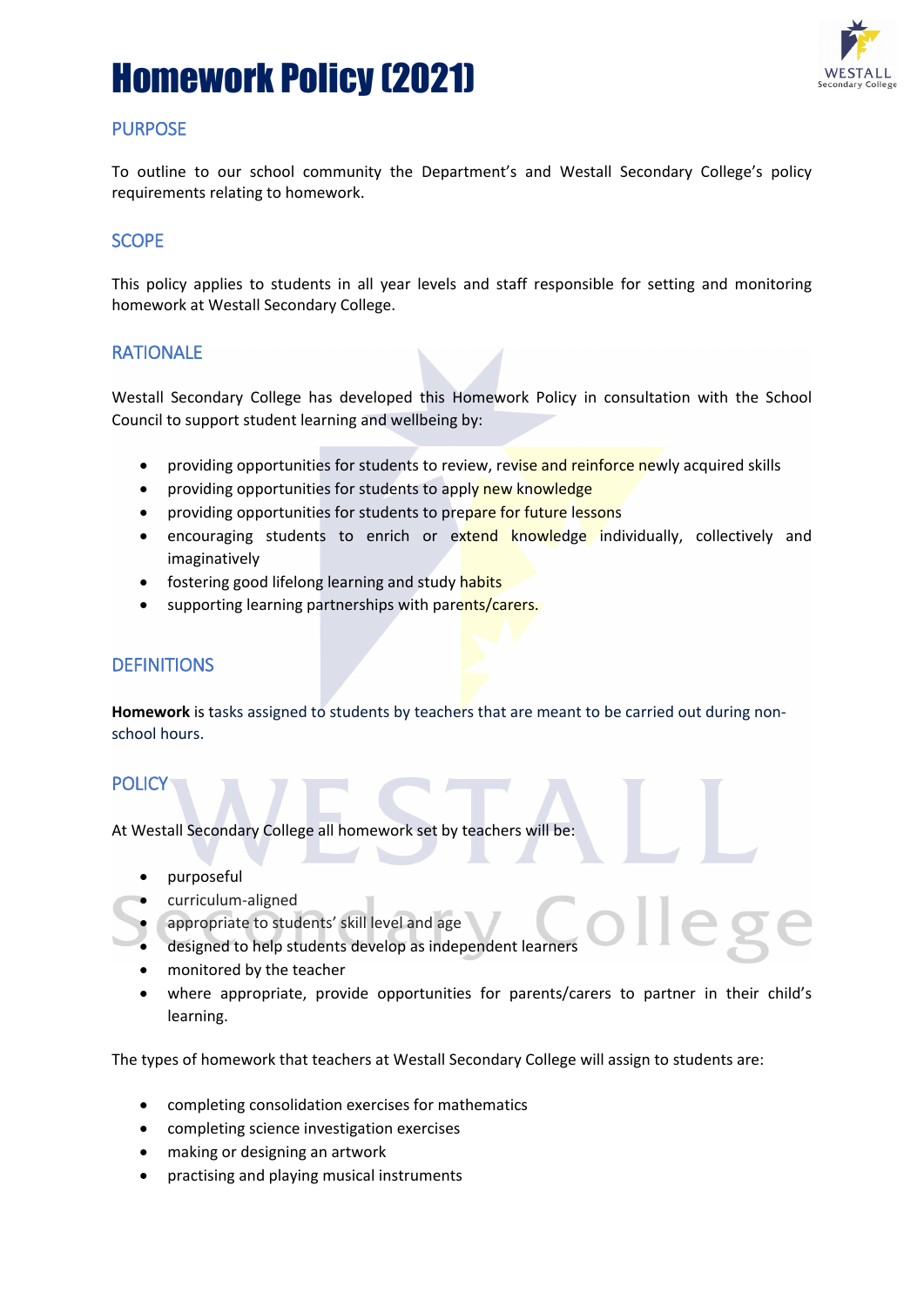

# Homework Policy (2021)

- practising spelling words
- practising sports skills
- practising words/phrases learnt in a language other than English
- reading background material for a subject
- reading English texts prior to class discussion
- reading for pleasure
- researching topics associated with set class work
- revising/preparing for tests
- applying new skills to home context such as:
	- o planning and cooking food, including following a recipe
	- o helping to plan a day trip or holiday, including timings, directions and costs
	- o growing plants
	- o reviewing their favourite film or book
	- o writing a diary entry
- engaging with parents in learning activities such as:
	- o rehearsing a presentation with parent/carers, and seeking their feedback
	- o interviewing a family member as part of a research project.

## SHARED EXPECTATIONS AND RESPONSIBILITIES

Homework is a shared responsibility between the school, teachers, students and their parents/carers. In order to get the most out of homework tasks, it is important that everyone understands their obligations and responsibilities.

Responsibilities and expectations for **leaders at Westall Secondary College** are to:

• advise teachers, students and parents/carers of homework expectations at the beginning of the school year and provide them with access to the homework policy.

Responsibilities and expectations for **teachers at Westall Secondary College** are to:

- set homework that is curriculum-aligned and appropriate to the student's skill level and age
- ensure homework tasks are purposeful this means they are deliberately designed and planned to support student learning (so, they are not 'busy work' or where students 'finish off' work they did/could not complete in class)
- assess homework and provide timely and practical feedback
- ensure the amount of homework set supports a student to engage with a range of recreational, family and cultural activities outside of school hours
- offer opportunities for families to engage in their children's learning.

#### Responsibilities and expectations for **students** are:

- being aware of the school's homework policy
- discussing homework expectations with their parents/carers
- accepting responsibility for the completion of homework tasks within set time frames
- following up on comments made by teachers
- seeking assistance when difficulties arise
- organising their time to manage home obligations, participation in physical activity and sports, recreational and cultural activities and part-time employment (for older students).

#### Responsibilities and expectations for **parents/carers** are: